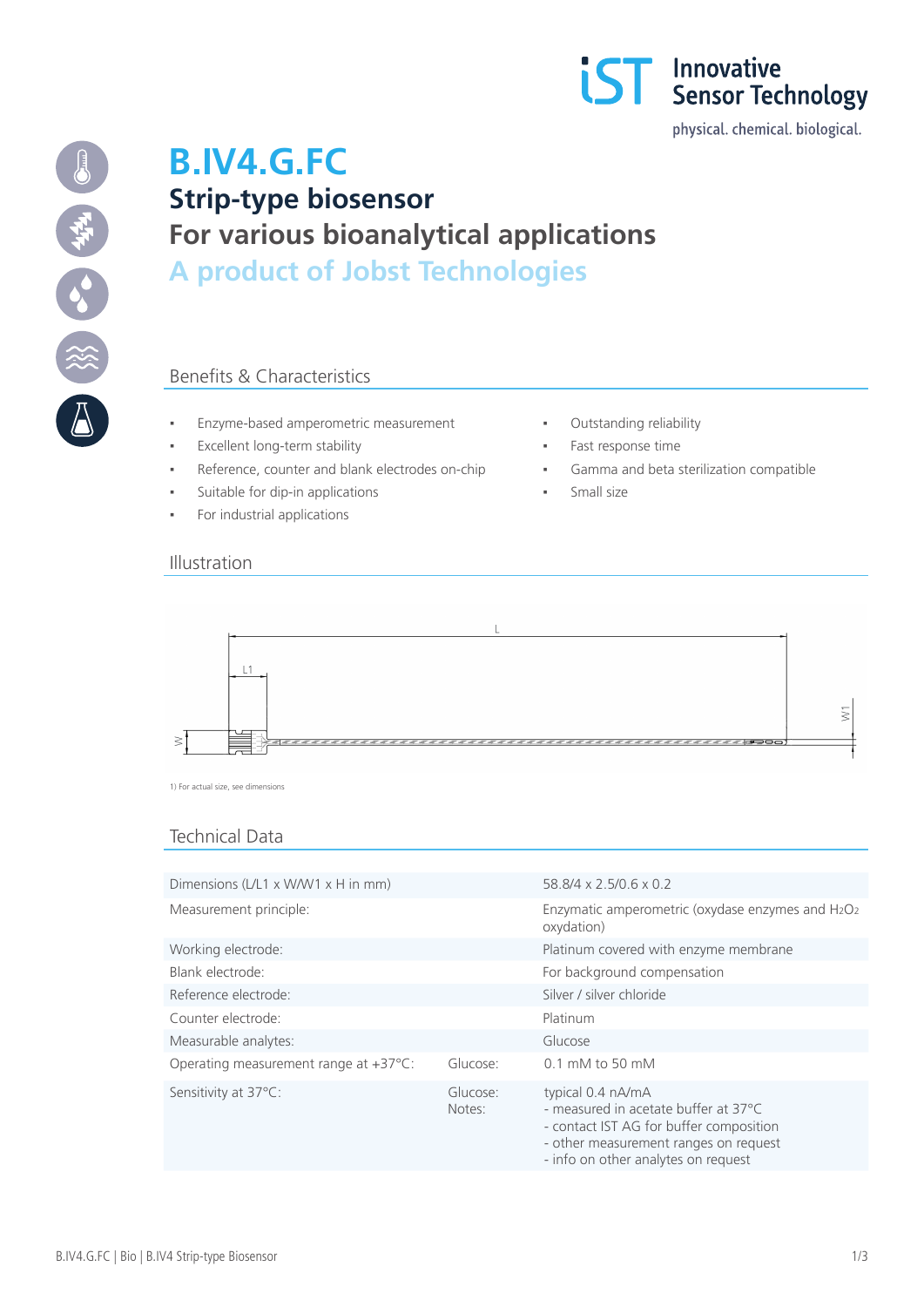

physical. chemical. biological.

| Sterilization:                                                     | Irradiation (beta, gamma)<br>- recommended dose: < 25 kGy<br>- sensitivity increases according to applied dose<br>- lifetime decreases according to applied dose<br>Initial bioburden > 1cfu per sensor<br>Do not use organic solvents<br>For more information contact IST AG |                                                                                       |
|--------------------------------------------------------------------|-------------------------------------------------------------------------------------------------------------------------------------------------------------------------------------------------------------------------------------------------------------------------------|---------------------------------------------------------------------------------------|
| Time $(t_{q_0}\%)$ to first measurement<br>after storage at 37 °C: | $\sim$ 30 min                                                                                                                                                                                                                                                                 |                                                                                       |
| Time response $(t_{90}\%)$ at 37°C:                                | $<$ 90 s                                                                                                                                                                                                                                                                      |                                                                                       |
| Temperature influence:                                             | ~ 3.8 %/ $\degree$ C on signal                                                                                                                                                                                                                                                |                                                                                       |
| Storage conditions:                                                | +4 °C to +35 °C, desiccated                                                                                                                                                                                                                                                   |                                                                                       |
| Shelf life at recommended storage<br>conditions:                   | > 6 months (from delivery)<br>> 2 years from fabrication                                                                                                                                                                                                                      |                                                                                       |
| Operational life time:                                             | Glucose:                                                                                                                                                                                                                                                                      | $>120$ days at 20 mM<br>$> 50$ days at 50 mM                                          |
|                                                                    | Notes:                                                                                                                                                                                                                                                                        | - measured in acetate buffer at 37 °C<br>- life time may vary on other buffer systems |
| Operating Temperature:                                             | 15-42 °C                                                                                                                                                                                                                                                                      |                                                                                       |
| pH Range:                                                          | $6 - 8$                                                                                                                                                                                                                                                                       |                                                                                       |
| Drift at $37^{\circ}$ C:                                           | $< 5\%$ /day                                                                                                                                                                                                                                                                  |                                                                                       |
| Suitable media:                                                    | bicarbonate, acetate, imidazole buffers<br>- to be used in buffered media only<br>- buffer must contain chloride, [Cl-] ca. 110 mM<br>- not suitable for direct use in tap water or DI-water<br>- for information on buffer systems please contact IST AG                     |                                                                                       |
| Electrical connection:                                             | FC: compatible with 0.5-mm pitch FFC/FCP ZIF connectors<br>IDC: JST SUR Header 4 Pos 0.8 mm Female                                                                                                                                                                            |                                                                                       |

#### General note:

Performance data in this document was determined in acetate buffer at 37°C, pH 7 and normal atmospheric conditions. All parameters may vary on other media.

## Product Photo



Two B.IV4 sensors: left showing pin, right showing sensor